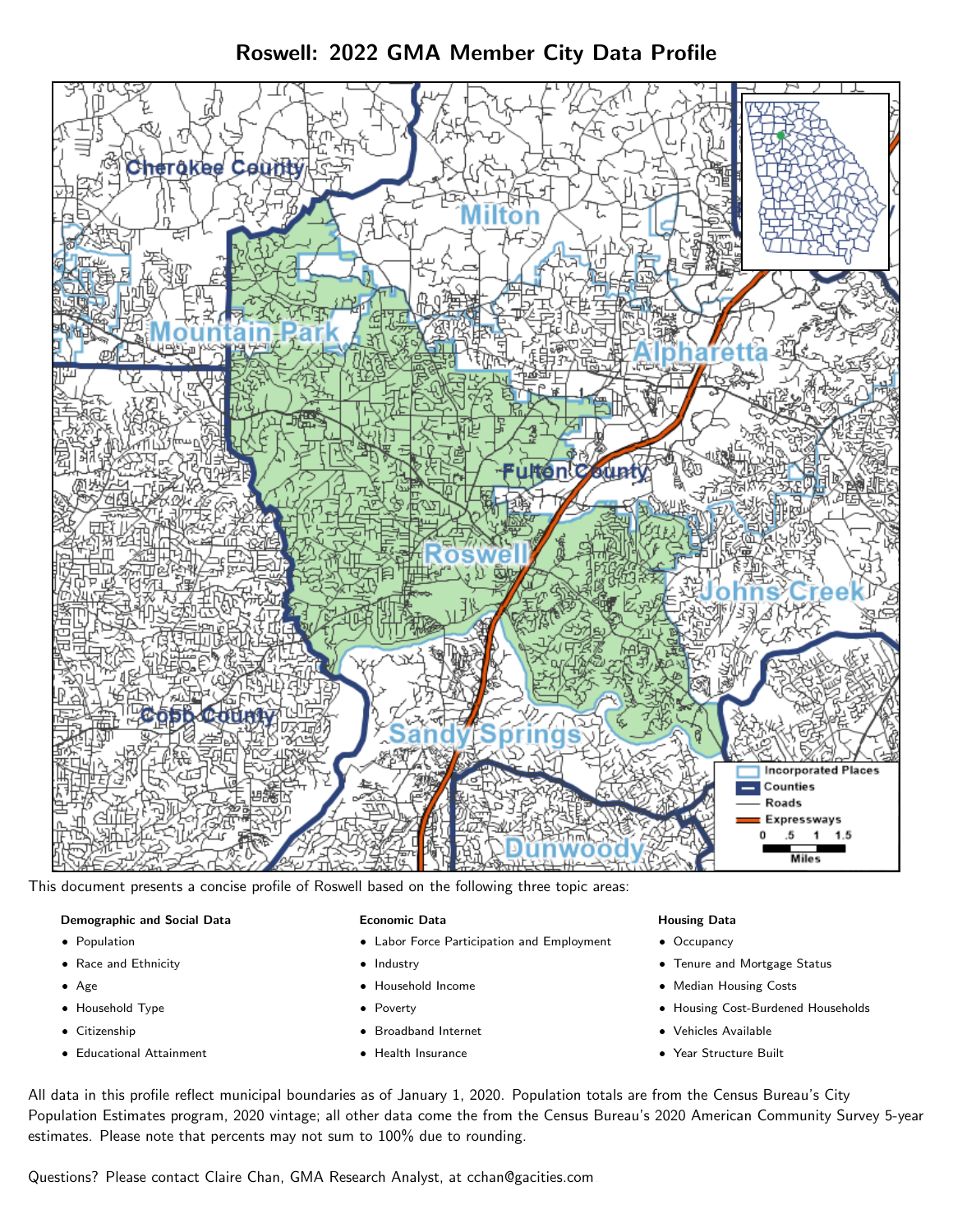# Roswell: Demographic and Social



Age  $1\%$  2% 3% 4% 5% Male **Female** Female 5% 4% 3% 2% 1% 85 and over 80-84 75-79 70-74 65-69 60-64 55-59 50-54 45-49 40-44 35-39 30-34 25-29 20-24 15-19 10-14 5-9 Under 5

# **Citizenship**



Source: American Community Survey, 2020 5-year estimates, table B05002 Source: American Community Survey, 2020 5-year estimates, table B15002

#### Race and Ethnicity



Source: U.S. Census Bureau, City Population Estimates, 2020 vintage Source: American Community Survey, 2020 5-year estimates, table B03002

# Household Type



Source: American Community Survey, 2020 5-year estimates, table B01001 Source: American Community Survey, 2020 5-year estimates, table B11001

## Educational Attainment



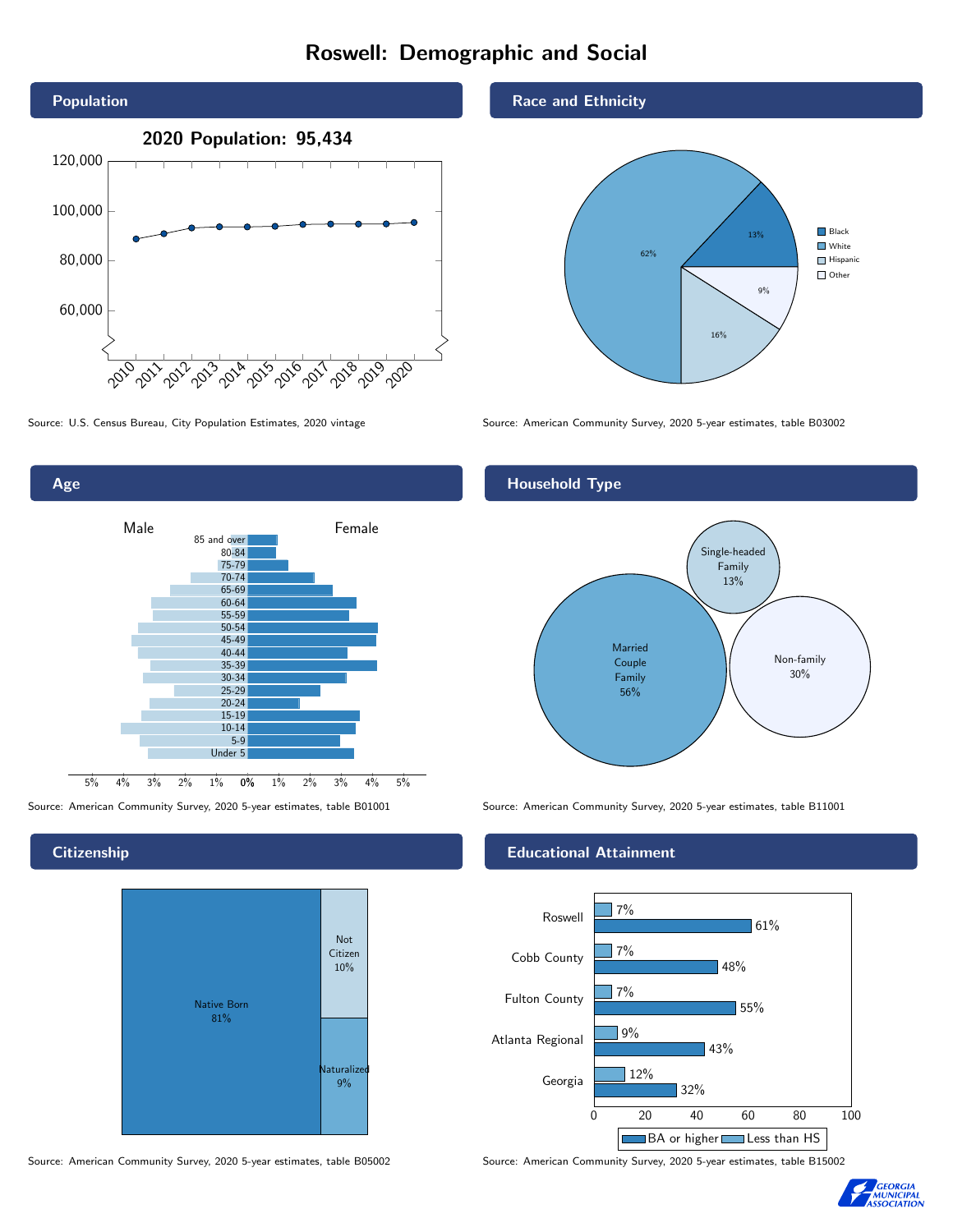# Roswell: Economic



Source: American Community Survey, 2020 5-year estimates, table B23001 Note: Unemployment rate is based upon the civilian labor force.

# Household Income



Source: American Community Survey, 2020 5-year estimates, tables B19013 and B19025 Source: American Community Survey, 2020 5-year estimates, table B17010



Source: American Community Survey, 2020 5-year estimates, table B28002 Source: American Community Survey, 2020 5-year estimates, table B18135

#### Industry

| Agriculture, forestry, fishing and hunting, and mining      | $0\%$ |
|-------------------------------------------------------------|-------|
| Construction                                                | 7%    |
| Manufacturing                                               | 6%    |
| <b>Wholesale Trade</b>                                      | 3%    |
| Retail Trade                                                | 9%    |
| Transportation and warehousing, and utilities               | $4\%$ |
| Information                                                 | $4\%$ |
| Finance and insurance, real estate, rental, leasing         | 11%   |
| Professional, scientific, mgt, administrative, waste mgt    | 24%   |
| Educational services, and health care and social assistance | 15%   |
| Arts, entertainment, recreation, accommodation, food        | 10%   |
| service                                                     |       |
| Other services, except public administration                | 5%    |
| Public administration                                       | $1\%$ |

Source: American Community Survey, 2020 5-year estimates, table C24030

# Poverty



## Health Insurance